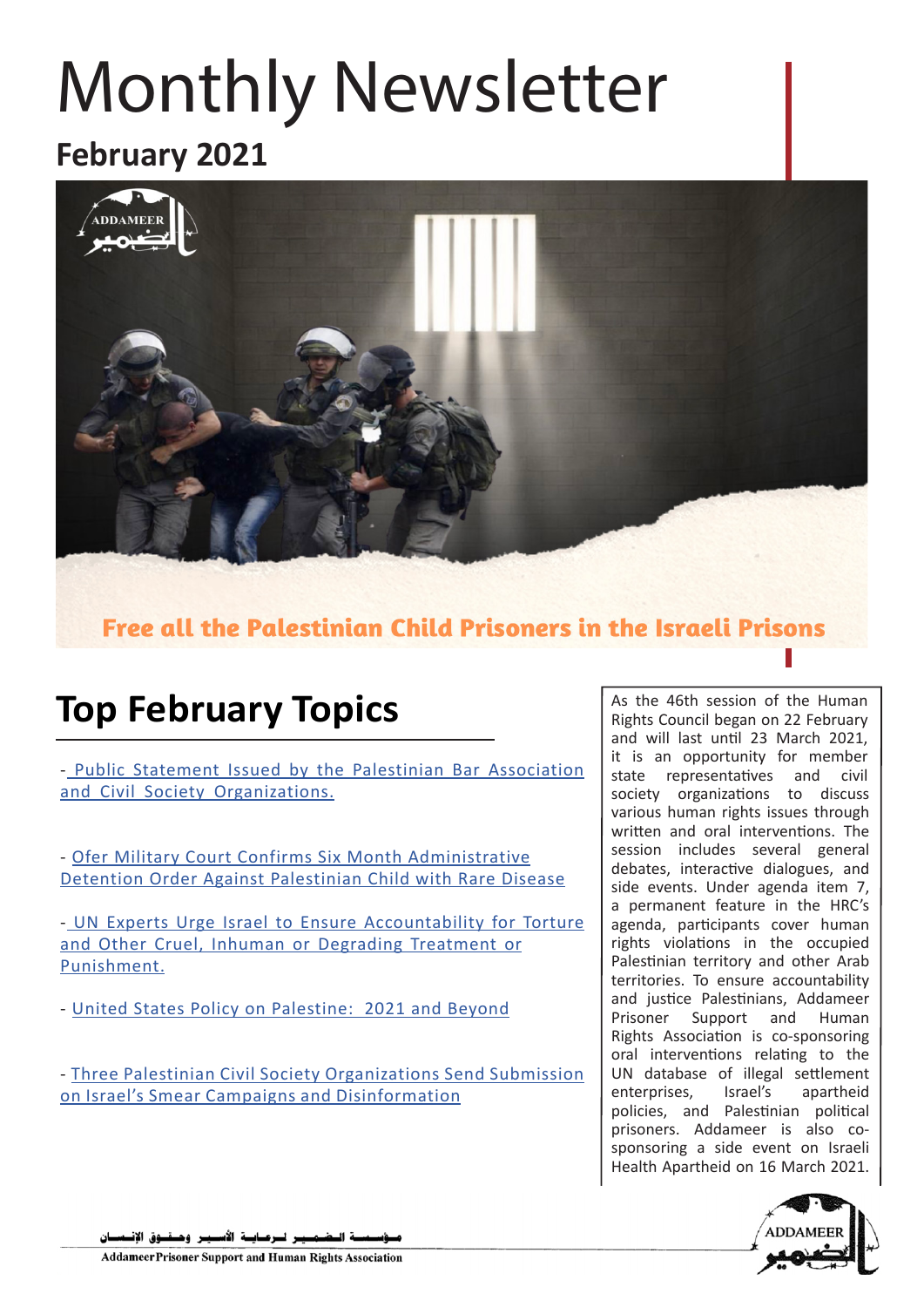### **News**

#### **General Update on Palestinian Prisoners**

According to the Palestinian Prisoners' Associations, in February 2021,<br>the Israeli Occupation Forces arrested 415 Palestinians: among them are 68 children and 12 women. The Israeli military commander issues administrative 70 detention orders, including 21 new orders and 49 renewed administrative detention orders.

The prolonged Israeli occupation and apartheid regime continue to implement unjust and suppressive policies against Palestinian political prisoners in violation of international humanitarian law and human rights law principles. Such policies include deliberate medical negligence, placing Palestinian women prisoners in solitary confinement under harsh conditions as punitive measures, the overall inadequate living standards in Ofer Israeli prison, and the systematic arbitrary arrests of young Palestinian boys in .Jerusalem

#### **UN Experts Urge Israel to Ensure Accountability for Torture and Other Cruel, Inhuman or Degrading Treatment or Punishment**

On 8 January 2021, United **Nations Human Rights** experts: Mr. Nils Melzer. Special Rapporteur on torture and other cruel, inhuman, or degrading treatment or punishment; Mr. S. Michael Lynk, Special Rapporteur on the situation of human rights in the Palestinian territory occupied since 1967: and the Working Group on Arbitrary Detention, issued a public statement urging Israel to ensure accountability for torture and other cruel, inhuman or degrading treatment or punishment universally prohibited under international law.

The statement followed Addameer's urgent appeal to the United Nations Special Procedures on 27 January 2021 to uphold Palestinian prisoner Samer Arbeed's Freedom from torture and to guarantee accountability and effective remedies as a victim of torture after the Israeli Attorney General Avichai Mandelblit closed the investigations against the Shabak (Israeli Security Agency) for the circumstances leading to prisoner Samer Arbeed>s hospitalization and the use of extreme torture techniques during Samer's interrogation that almost led to his death.

The UN experts criticized Israel's failure to hold those who committed the crime of torture and ill-treatment against Samer Arbeed accountable. Further, the UN Experts called on Israel to end its use of the "necessity defense" exception to practice "enhanced interrogation techniques" against persons suspected of possessing information on possible military operations.

#### **PNGO, PNIN & PHROC** *<u>Ioint Statement: Racism -</u>*<br>**Three Palestinian Civil Society Organizations**<br> **Send Submission on Submission** on **Israel's Smear Campaigns Disinformation and**

On 15 February 2021, Addameer Prisoner Support and Human Rights Association, Al-Haq, Law in the Service of Man, and Al Mezan Center for Human Rights sent a joint submission to the United Nations Special Rapporteur on the Promotion and Protection of Freedom of Opinion and Expression. The joint submission highlighted Israeli-conducted-recent attacks on Palestinian human rights defenders, which included arbitrary arrests, travel bans, and residency revocations, as well as attacks on Palestinian human rights organizations.

Given Israel's prevailing culture of impunity, the submission reasserted the need to finally address Israel's apartheid regime as the root cause of Israel's systematic human rights violations, including those regarding human rights defenders and civil society organizations. The submission emphasized the need for the international community to hold Israel responsible for their crimes against Palestinians and their culture of impunity to end.

**Numbers of Palestinian prisoners** at Israeli *<u>occupation</u>* prisons by the end of **February 2021.**



Total Number of Political Prisoners

4400



Administrative Detainees

440



Female prisoners

36



140